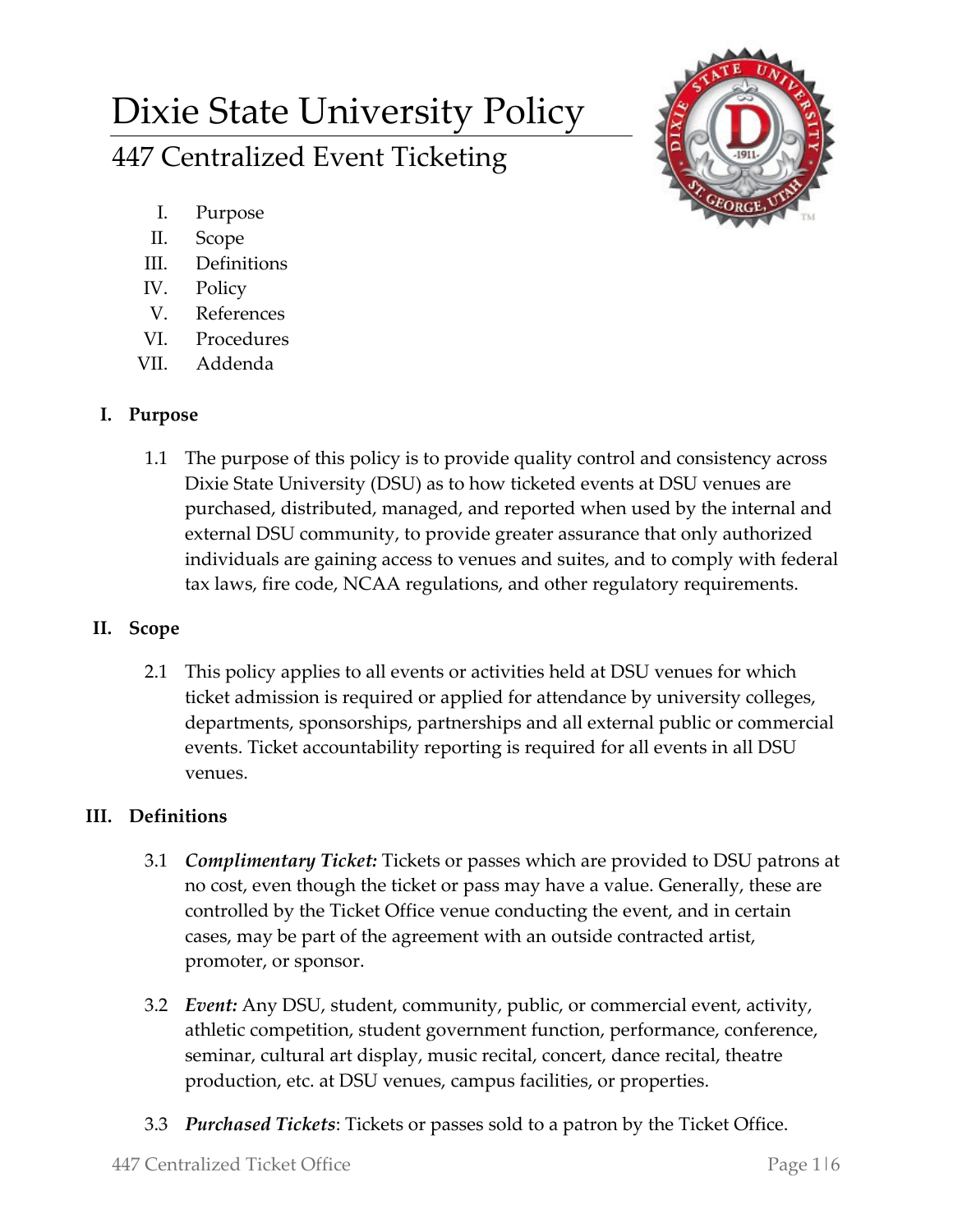- 3.4 *Internal DSU Community:* DSU colleges, departments, sponsorships, or partnerships.
- 3.5 *External DSU Community*: General public, surrounding community, and commercial entities.
- 3.6 *Event Merchandise:* The sale or solicitation of any products, goods, or services to an event consumer on any DSU property.
- 3.7 *Will Call:* The previously agreed upon and/or understood method of holding an event ticket to be picked up at the ticket box office for an event.
- 3.8 *Child:* For this policy only, a child is defined as under the age of three.

## **IV. Policy**

- 4.1 Ticket Sales
	- 4.1.1 All ticketed events scheduled at Dixie State University (DSU) venues and facilities, including but not limited to all ticketed university colleges, departments, sponsorships, partnerships, and all external community, public, or commercial events must use the Dixie State University centralized ticketing system through the Event Services Ticket Office.
	- 4.1.2 It is unlawful to reproduce or duplicate a DSU ticket in any form other than a ticket holder printing a single copy of a print-at-home or electronic ticket. Discrepancies will be settled by the Ticket Office, DSU House Management representatives, campus police, and/or security assistance.
	- 4.1.3 A ticket holder automatically grants permission for his or her image or likeness to be used in connection with any live or recorded transmission or reproduction of an event for any purpose.
	- 4.1.4 The Ticket Office may not sell, resell, or distribute tickets not issued by that office.
	- 4.1.5 The Ticket Office reserves the right to sell ticket or advertising space on their tickets, offices, or marquis.
	- 4.1.6 All sales are final. There are no refunds, exchanges, or cancellations on tickets ordered through the Ticket Office unless the University is unable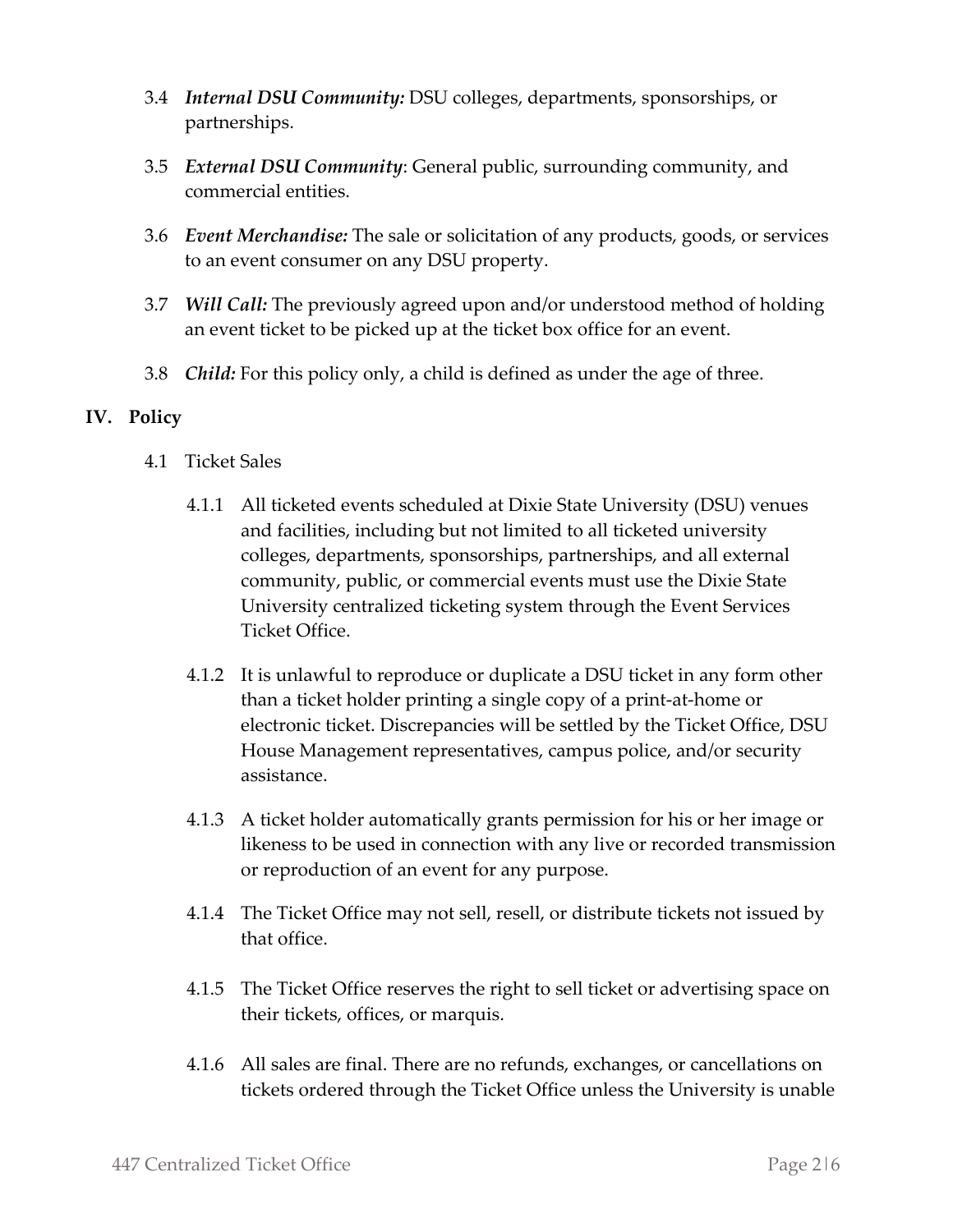to fill your order or revokes the license represented by your ticket(s). Refunds will not be issued due to a time or date change.

- 4.2 Refunds
	- 4.2.1 If an event is cancelled, the ticket price and surcharge may be eligible for refund for up to 30 days after the scheduled date of the event. A ticket surcharge paid with complimentary tickets is not eligible for a refund.
	- 4.2.2 No refunds for single events included in season tickets or passes will be issued.
- 4.3 Exchanges
	- 4.3.1 Exchanges, substitutions, or returns of tickets purchased for any DSU event will be allowed insofar as there are multiple scheduled performances, seats are available, and an exchange fee is paid. Tickets can be exchanged for similar or lower grade tickets during regular box office hours. If a ticket holder wishes to exchange for available higherpriced seats, the difference in ticket price will be assessed in addition to the exchange fees. Complimentary tickets cannot be exchanged.
	- 4.3.2 Exchanges of tickets purchased for events held by DSU lessees will be allowed under the policy listed above if there are multiple performances of the same event and if such exchanges are authorized in the lease and/or ticketing agreement.
- 4.4 Lost, Destroyed, or Stolen Tickets
	- 4.4.1 Lost, destroyed, or stolen tickets can be reprinted for a charge. If reprinted, the original ticket will no longer be valid. Only the ticket holder of record may request a reprint. The photo ID of the season ticket holder of record is required at the time of the reprinted ticket being issued. The University reserves the right to refuse this service to anyone that is found abusing this policy.
- 4.5 Limited License
	- 4.5.1 A ticket is a revocable license. Admission may be refused for any reason and the ticket price may be refunded, less any surcharges. In addition, DSU and lessees reserve the right to terminate that license and eject without refund any individual whose conduct is disorderly, vulgar, or abusive; who fails to comply with DSU policies; who uses or attempts to use a ticket in a fraudulent manner; or who is in violation of applicable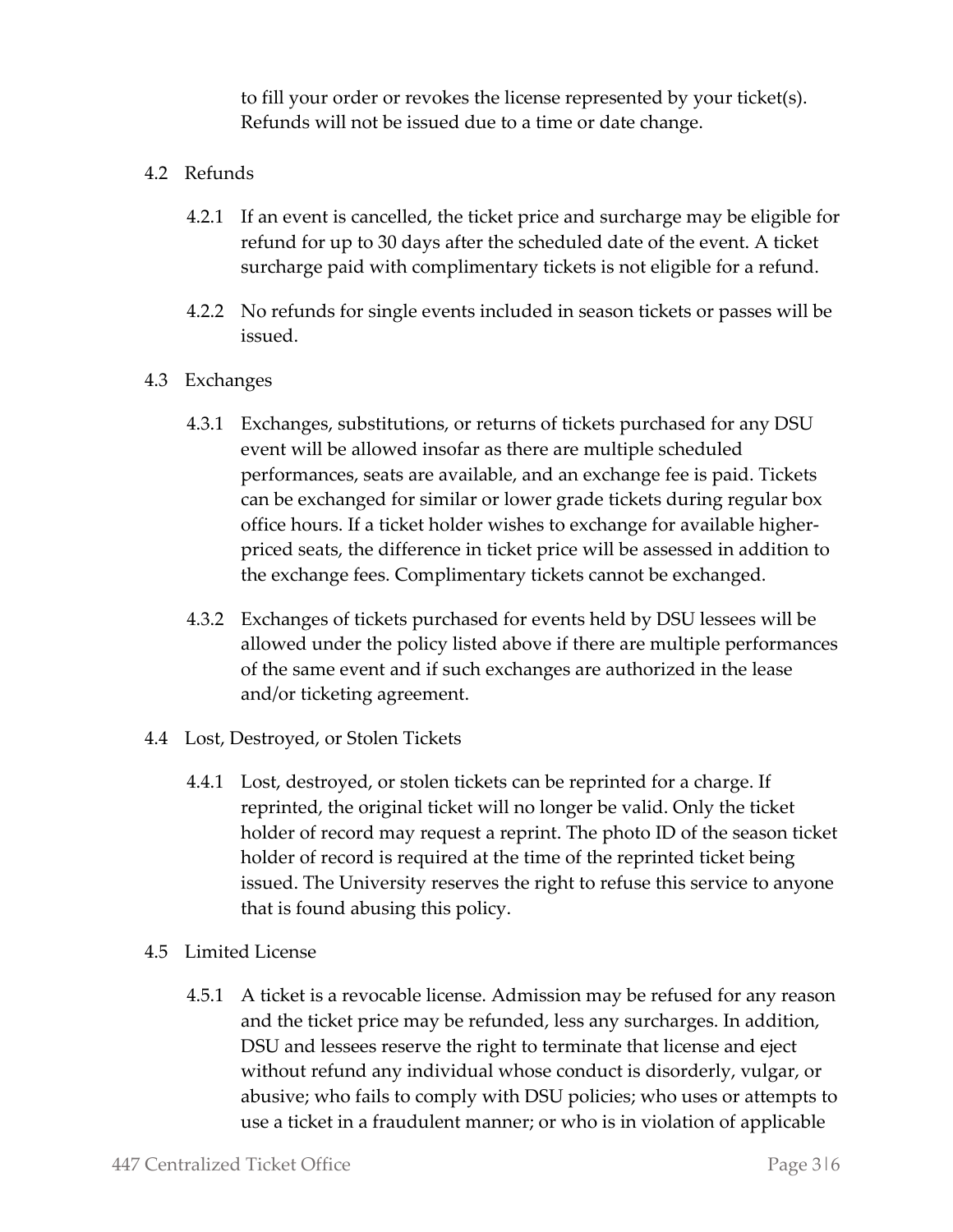laws and regulations.

- 4.6 Ownership of Seat Locations
	- 4.6.1 DSU owns and controls all rights to the seat locations at all venues. Purchasers of season tickets receive a license, in the form of the ticket, to use the seat location for each of the designated events. DSU may revoke the license at any time, with or without cause, upon refunding the prorated portion of the actual purchase price. The license is granted on an event-to-event basis, and is subject to all rules, regulations and policies relating to events as established by DSU.
- 4.7 Accessible Seating
	- 4.7.1 All DSU venues have reasonable but limited accessible seating. Those needing to make accessible seating requests may do so by contacting the Ticket Office as soon as possible prior to the day of the event. Accessible seating requests are filled on a first-come, first-serve basis.
- 4.8 Seats/Children-Lap Seat
	- 4.8.1 General admission seats are of a first-come, first-serve basis. DSU venues do not support seat saving. Children under the age of three (3) do not need a ticket to enter events, but they must sit on the lap of a ticketed patron.
- 4.9 Will-Call
	- 4.9.1 Photo ID is required to pick up tickets at will-call. Only the previously identified person may pick up the ticket(s). No third party will-call is accepted.
- 4.10 Merchandise
	- 4.10.1 Event Services reserves the right to sell and negotiate a rate or percentage for event merchandise space and sales.
- 4.11 Inclement Weather
	- 4.11.1 In rare instances when an event is canceled due to weather, an announcement will be made and a reasonable effort for ticket reconciliation will be attempted. However, ticket refunds may not be given.
- 4.12 Assumption of Risk/Release of Liability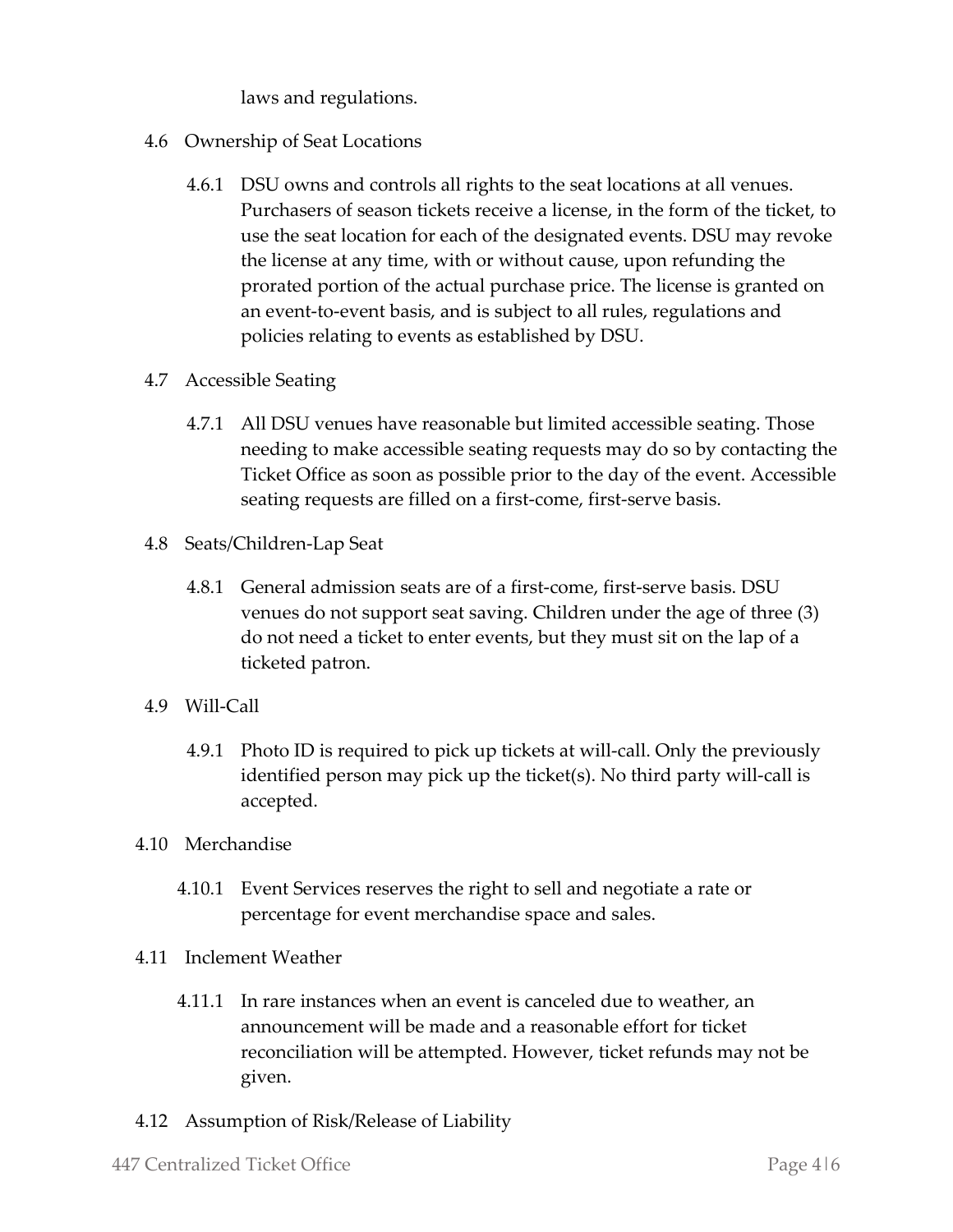- 4.12.1 Any person using a ticket voluntarily assumes all risk and danger of personal injury and all hazards arising from, or related in any way to, the event, whether occurring prior to, during or after the event, howsoever caused and or otherwise. Any person using a ticket agrees that neither DSU, nor their respective affiliates, employees, agents, or owners are liable for any injuries from such causes.
- 4.13 Exception and Appeal
	- 4.13.1 Any exception to this policy must have prior written approval from the Central Ticket Office Manager.
	- 4.13.2 If denied, an appeal may be made to the Event Services Director.

## **V. References**

- 5.1 DSU Policy 150: Minors and Vulnerable Adults on Campus
- 5.2 DSU Policy 241: Dining Services
- 5.3 DSU Policy 421: Campus Parking and Transposition
- 5.4 DSU Policy 441 Central Scheduling of Campus Facilities and Events
- 5.5 Utah State Board of Regents' Policy R255 Scheduling and Authorizing
- 5.6 Utah State Board of Regents' Policy R555 Providing Facilities, Goods and Services in Competition with Private Enterprise
- 5.7 Utah State Board of Regents' Policy R751 Capital Facilities Space Scheduling and Assignment

## **VI. Procedures**

6.1 See the DSU Ticket Office website.

## **VII. Addenda – N/A**

Policy Owner: VP Administrative Affairs Policy Steward: Executive Director of Event Services and Risk Management, Ticket Office Manger

History: Approved 3/12/99

447 Centralized Ticket Office Page 5 | 6